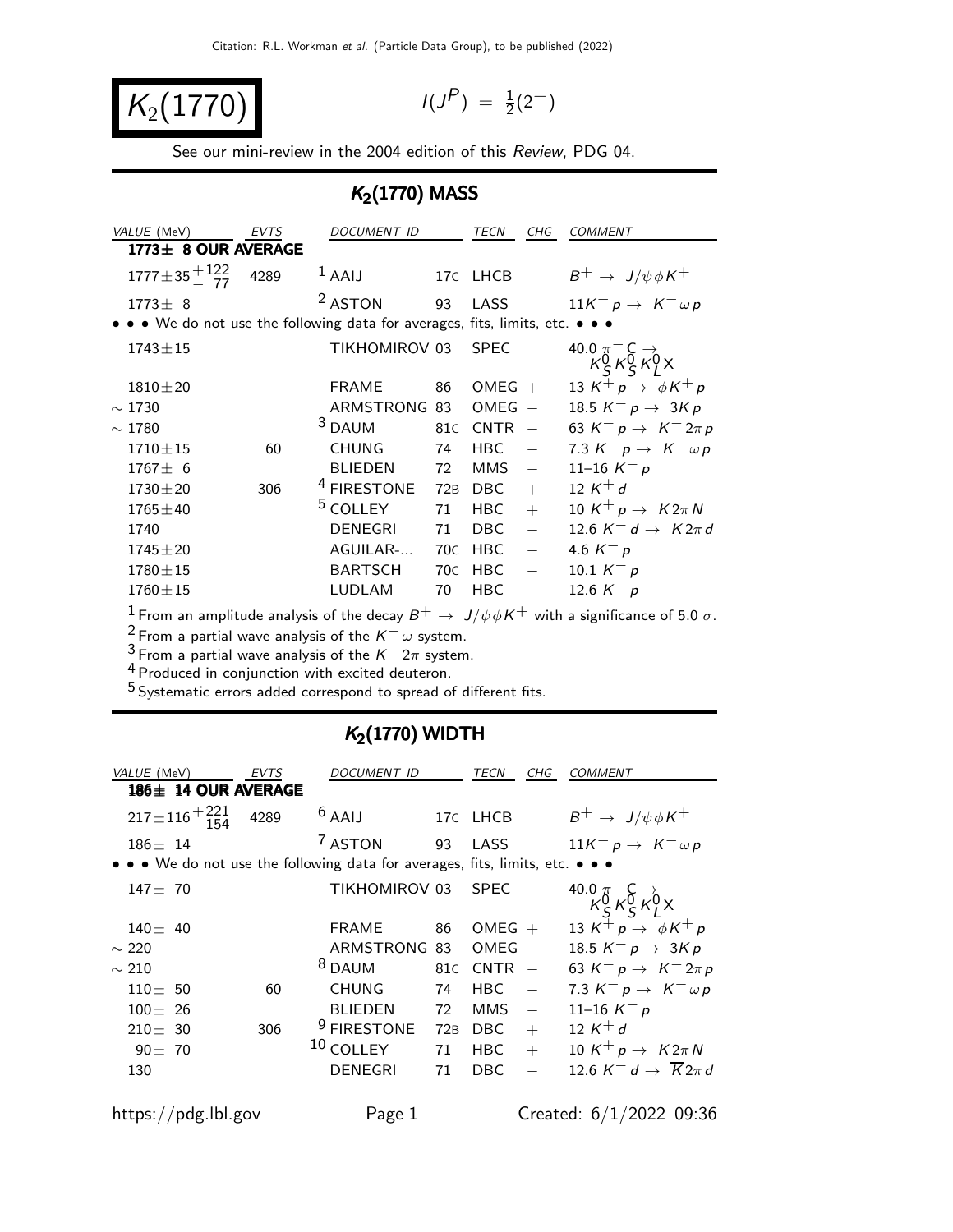Citation: R.L. Workman et al. (Particle Data Group), to be published (2022)

| $100 \pm 50$              | $AGUILAR$ - 70C HBC $-$ 4.6 K <sup>-</sup> p |  |  |
|---------------------------|----------------------------------------------|--|--|
| $138 \pm 40$              | BARTSCH 70c HBC $-$ 10.1 $K^- p$             |  |  |
| $50^{+}_{-}$ $^{40}_{20}$ | LUDLAM 70 HBC $-$ 12.6 K <sup>-</sup> p      |  |  |

<sup>6</sup> From an amplitude analysis of the decay  $B^+ \to J/\psi \phi K^+$  with a significance of 5.0  $\sigma$ .

 $7$  From a partial wave analysis of the  $K^-\omega$  system.

8 From a partial wave analysis of the  $K^- 2\pi$  system.

9 Produced in conjunction with excited deuteron.

 $10$  Systematic errors added correspond to spread of different fits.

#### Mode Fraction  $(\Gamma_j/\Gamma)$  $Γ_1$   $K \pi \pi$  $\Gamma_2$ ∗  $\frac{1}{2}(1430)\pi$  seen  $\frac{\Gamma_3}{\Gamma_4}$  $\sqrt[2]{(892)\pi}$  seen Γ<sub>4</sub>  $K f_2(1270)$  seen<br>Γ<sub>5</sub>  $K f_0(980)$  $Γ_5$   $K f_0(980)$ <br> $Γ_6$   $K \phi$  $\mathsf{F}_6$   $\mathsf{K}\,\phi$  seen  $\overline{\Gamma}$  K  $\omega$  seen

 $K<sub>2</sub>(1770)$  DECAY MODES

## K<sub>2</sub>(1770) BRANCHING RATIOS

| $\Gamma(K_2^*(1430)\pi)/\Gamma(K\pi\pi)$                                                                     |                                                                                                                                                                               |                    |                |                                                                              | $\Gamma_2/\Gamma_1$ |
|--------------------------------------------------------------------------------------------------------------|-------------------------------------------------------------------------------------------------------------------------------------------------------------------------------|--------------------|----------------|------------------------------------------------------------------------------|---------------------|
| $(K_2^*(1430) \to K\pi)$                                                                                     |                                                                                                                                                                               |                    |                |                                                                              |                     |
| <i>VALUE</i><br>• • • We do not use the following data for averages, fits, limits, etc. • • •                | DOCUMENT ID TECN CHG COMMENT                                                                                                                                                  |                    |                |                                                                              |                     |
| $\sim 0.03$<br>$\sim 1.0$<br>< 1.0<br>$0.2 \pm 0.2$<br>${<}1.0$<br>1.0                                       | <b>DAUM</b><br><sup>11</sup> FIRESTONE 72B DBC + 12 K <sup>+</sup> d<br><b>COLLEY</b><br>AGUILAR- 70C HBC $-$ 4.6 $K^- p$<br><b>BARTSCH</b><br>BARBARO- 69 HBC + 12.0 $K^+ p$ | 81C CNTR<br>71 HBC |                | 63 $K^- p \to K^- 2\pi p$<br>10 K <sup>+</sup> p<br>70c HBC $-$ 10.1 $K^- p$ |                     |
| $11$ Produced in conjunction with excited deuteron.<br>$\Gamma(K^*(892)\pi)/\Gamma(K\pi\pi)$<br><b>VALUE</b> | DOCUMENT ID                                                                                                                                                                   | TECN               | <b>COMMENT</b> |                                                                              | $\Gamma_3/\Gamma_1$ |
| • • • We do not use the following data for averages, fits, limits, etc. • • •                                |                                                                                                                                                                               |                    |                |                                                                              |                     |
| $\sim 0.23$                                                                                                  | <b>DAUM</b>                                                                                                                                                                   |                    |                | 810 CNTR 63 $K^- p \to K^- 2\pi p$                                           |                     |
| $\Gamma(Kf_2(1270))/\Gamma(K\pi\pi)$<br>$(f_2(1270) \to \pi\pi)$                                             |                                                                                                                                                                               |                    |                |                                                                              | $\Gamma_4/\Gamma_1$ |
| <i>VALUE</i>                                                                                                 | DOCUMENT ID                                                                                                                                                                   | TECN               | COMMENT        |                                                                              |                     |
| • • • We do not use the following data for averages, fits, limits, etc. • • •                                |                                                                                                                                                                               |                    |                |                                                                              |                     |
| $\sim 0.74$                                                                                                  | <b>DAUM</b>                                                                                                                                                                   |                    |                | 81C CNTR 63 $K^- p \rightarrow K^- 2\pi p$                                   |                     |